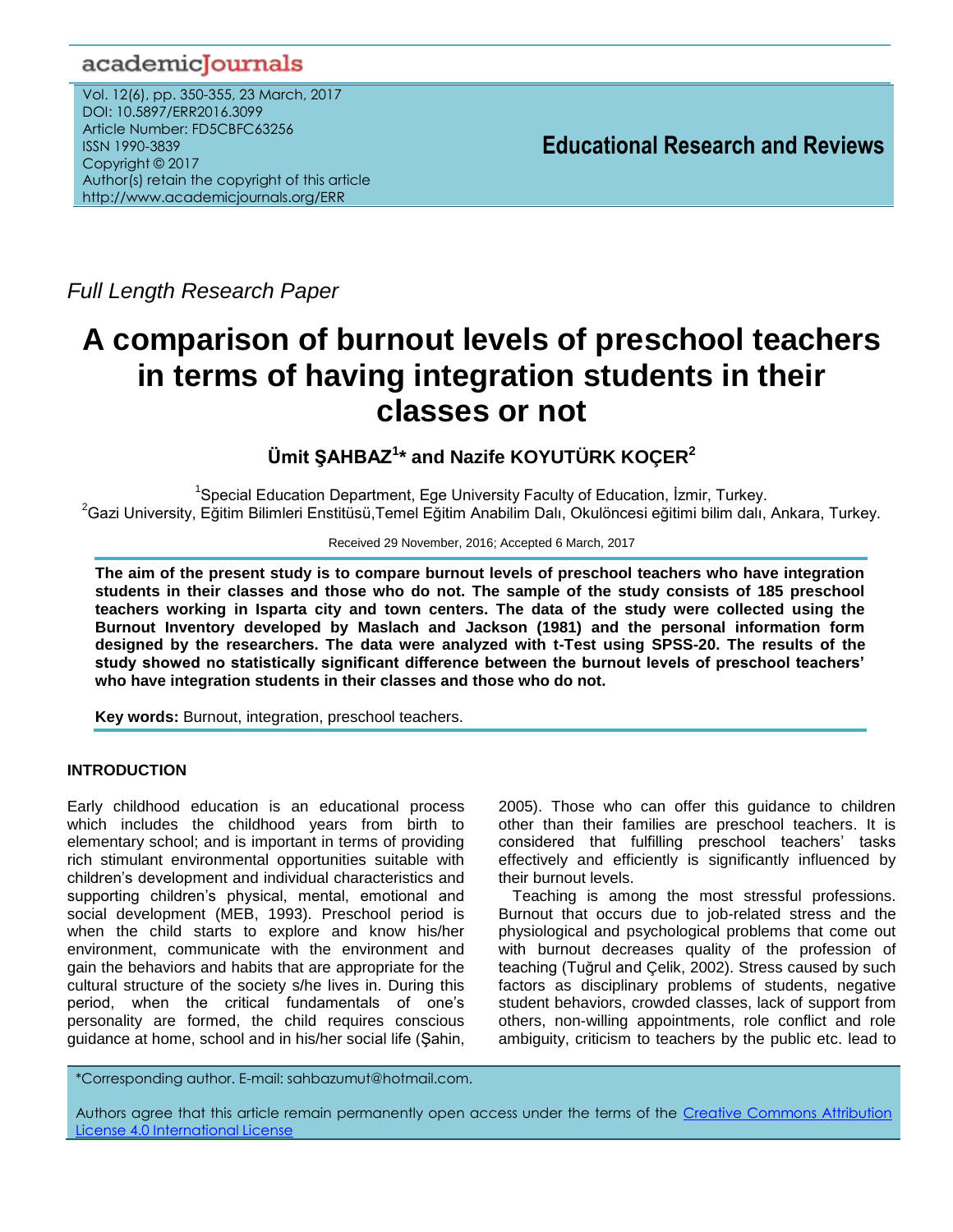burnout in teachers (Farber, 2000). Teachers' burnout affects not only the teachers themselves but also their students and the employer organization. The stress and burnout experienced by teachers is reflected on their students, students' parents, families and administrators as well (Friedman and Farber, 1992).

Burnout is "a syndrome that occurs by the reflection of feelings of physical exhaustion, long-term fatigue, helplessness and hopelessness with negative attitudes towards work, life and others in individuals who are exposed to intensive emotional demands and have to work face to face with other people (Maslach and Jackson, 1981). There are several burnout models that are intended to explain burnout. Scott Meier's Burnout Model defines burnout with four components *namely reinforcement expectations, outcome expectations, efficacy expectations and contextual processing*. In their burnout model, Perlman and Hartman include four stages as *the stressful situation, individuals' perspective of the stress, reaction to the stress and outcome of the stress*  (Sılığ, 2003).

Suran and Sheridan's model defines burnout with four stages being *identity-role ambiguity,* identity*-role ambiguity, competence-incompetence, efficacy-inactivity* and *reforming-disappointment*. According to Suran and Sheridan (1985), burnout is the consequence of being unable to resolve the conflicts in each of these stages satisfactorily. In Gaines and Jermier (1983, cited by Kaya, 2010) burnout model, the most important dimension of the process is *emotional exhaustion*, which is the first stage of burnout. This dimension forms a sequential process with the others (*depersonalization* and *decrease in the feeling of personal achievement*). On the other hand, in the Maslach burnout model used in the present study, Maslach and Jackson (1981) define burnout at 3 sages as *emotional exhaustion, depersonalization* and *decreased personal achievement*. Emotional exhaustion describes the decrease in an individual's emotional and physical resources and being tired and exhausted. In individuals experiencing emotional exhaustion; tiredness and weariness continue when they get up in the morning as if they had no sleep at all (Maslach et al., 1996; Wright and Bonett, 1997). Depersonalization, the inter-individual dimension of fatigue, refers to individuals' indifference to the people they offer services, having negative reactions towards them and unresponsiveness to work. Individuals going through depersonalization appear to use an offensive language to others, develop rigid rules and believe that others will do harm to them (Maslach et al., 1996). Low personal achievement, on the other hand, describes that the person tends to evaluate himself/herself negatively, his/her feeling of individual competence weakens since they have difficulty fulfilling the responsibilities required by the job. In this case, other people around lose trust in these individuals as well (Maslach et al., 1996; Wright and Bonett, 1997).

Burnout results from several factors. These can be classified as individual factors and organizational factors. Individual factors can be listed as whether a person chooses his/her job on his own or not, his/her desire to do reach perfectness in every task, inability to be relaxed to what happens, possible problems in the individual's personal life, perceived competence etc. Organizational factors, on the other hand, include strict rules, role ambiguity, role conflict, heavy work load, too many expectations from work, financial status, problem solving and communication skills, organizational atmosphere, professional experience, residential area of the workplace, being appreciated or not etc. (Karabıyık-Özipek, 2006).

One of the most significant factors affecting teachers' burnout is their relationship with students. Individual differences of students and the effect of these differences on the teacher may influence teachers' state of burnout. When students' development occurs within normal limits, it generally does not pose a problem; however, students, who significantly differ from those that develop normally, may affect their teacher's burnout negatively. These students who are significantly different from normally developing students are called students with special education needs (Akçamete, 2010). One of the educational approaches designed for students with special education needs is integration.

Although different definitions are made in the related literature for integration; the Regulation for Special Education Services (2006) by the Ministry of National Education defines it as a method that allows "Individuals with special education to continue their education with their peers who do not have disabilities by providing supportive educational services at state and private institutions of kindergarten, elementary, secondary and non-formal education.

In accordance with the Item 7 included in the section titled preschool education of the Decree Law No 573 on special education published in the official gazette dated 06/06/1997 and numbered 23011 (repeated); preschool education was made obligatory to be provided at special education schools and other preschool education institutions considering the developmental and individual characteristics of children with special education needs, and children who need special education started to receive integrated education at preschool education institutions. When the integration of children with special needs into preschool education institutions was made obligatory, tasks and responsibilities (such as designing individualized education plans, developing suitable materials for children with special needs etc.) of preschool teachers increased as well, and new factors were added to those affecting teachers' burnout levels.

The review of the studies carried out on teachers' burnout levels in and out of Turkey showed that some studies have examined burnout in teachers at elementary, secondary, high schools and universities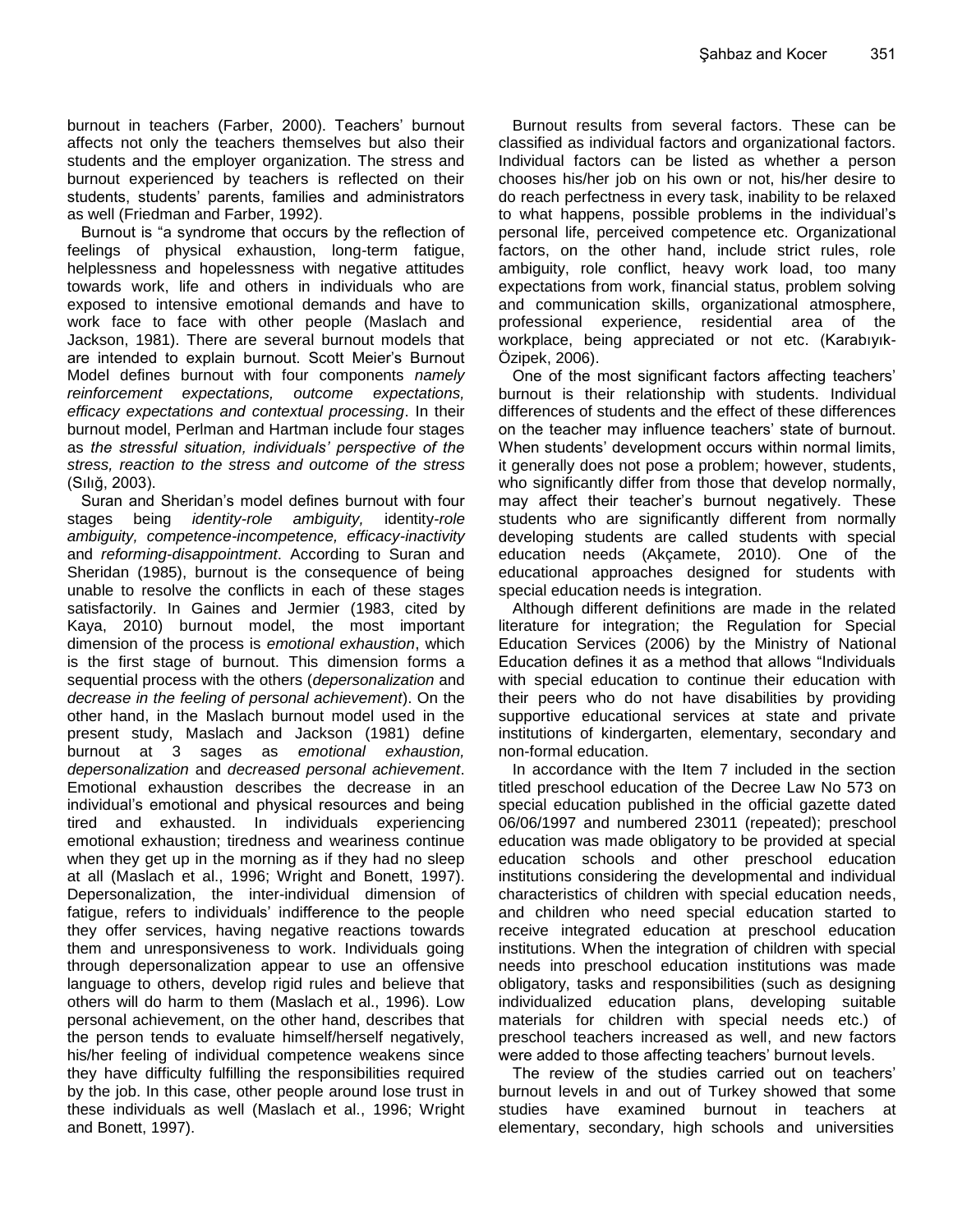|  | Table 1. Characteristics of the study sample. |  |  |
|--|-----------------------------------------------|--|--|
|--|-----------------------------------------------|--|--|

| <b>Parameter</b>     | N   |
|----------------------|-----|
| Gender               |     |
| Female               | 181 |
| Male                 | 4   |
| Type of school       |     |
| Kindergarten         | 85  |
| Nursery class        | 100 |
| <b>Place of duty</b> |     |
| <b>City Center</b>   | 120 |
| <b>Town Center</b>   | 65  |

(Byrne, 1991; Sermon, 1994; Girgin, 1995; Embich, 2001; Gençay, 2007); while others investigated teachers' burnout experiences together with their professional selfefficacy perceptions (Brouwers and Tomic, 2000). some studies were carried out on the relationship between teachers' burnout leves and student behaviors (Hastings and Bham, 2003), and some looked at teachers' burnout levels and their job satisfaction (Koustelios and Nikolaos, 2005).

When the studies conducted on preschool teachers' burnout levels in the Turkish and international literature were reviewed, on the other hand, it was seen that preschool teachers' burnout levels were examined in some studies (Tuğrul and Çelik, 2002; Kapıkıran, 2003; Noble and Macfarlane, 2005; Deniz-Kan, 2008; Akman et al., 2010; Yılmaz-Toplu, 2012; Rentzou, 2013), some investigated preschool teachers' job satisfactions together with their burnout levels (Öztürk, 2006; Tsigilis, Zachopoulou and Grammatikopoulos, 2006; Akkurt, 2008; Gürbüz, 2008; Teltik, 2009), some others compared levels of burnout and hopelessness in preschool teachers (Yıldırım, 2007) while some studies looked at the relation between preschool teachers' empathic tendencies and burnout levels (Özmen, 2010). One study examined the relation between teachers' burnout levels and their evaluation of undesirable behaviors in children (Demirhan-Harmanda, 2011), one examined the predictive power of teachers' self-efficacy perceptions on their burnout levels (Şenel, 2014) while another study was carried out to determine the relation between teachers' burnout levels and their classroom management skills (Adıgüzel, 2016). However, no study has been found concerning the effect of the integration student on the teacher's burnout level in the literature, which brought about the need for the present study.

#### **Purpose**

The purpose of the present study is to compare burnout levels of preschool teachers who have integration students in their classes and those who do not. To this

end; answers were sought for the following questions: Do the preschool teachers': (1) emotional exhaustion levels, (2) depersonalization levels, and (3) less personal accomplishment levels vary by having integration students in their classrooms or not?

#### **RESEARCH MODEL**

In order to compare the burnout levels of teachers who have integration students in their classes with those who do not; the present study employed the correlational survey model, which is one of the general survey models that investigates the existence and/or the degree of a correlation between two or more variables (Karasar, 2012).

#### **Study sample**

The sample of the study consists of 185 preschool teachers who were working at kindergartens and nursery classes within Isparta city and town centers in the 2011/2012 academic year. The details of the sample are presented in Table 1. According to Table 1, of the 185 preschool teachers, 181 are female and 4 are male teachers; 85 of the teachers work at independent kindergartens while 100 preschool teachers work at the nursery classes of elementary schools; 120 preschool teachers work in the city center whereas 65 of them have their schools in town centers.

#### **Data collection**

The data of the study were collected using the personal information form designed by the researchers and the Burnout Inventory developed by Maslach and Jackson (1981) from preschool teachers working at independent kindergartens and nursery classes of elementary schools dependent on the Ministry of National Education located within Isparta city and town centers.

The personal information form developed by the researchers consists of two sections. The first section contains questions concerning personal information (gender, age, length of service, educational background etc.) while questions on the characteristics of students with special needs and integration practices are included in the second section.

The Maslach Burnout Inventory, which was developed by Maslach and Jackson (1981) and adapted to Turkish by Ergin (1982), was used as the second data collection tool in order to determine the burnout levels of the individuals participating in the study.

In the first reliability study carried out by Ergin (1992) on the scale, Cronbach Alpha coefficients were found as Emotional exhaustion 0.83, Depersonalization 0.65 and Personal Achievement 0.72.

In the second reliability study of the scale, on the other hand, test-retest reliability coefficients were emotional exhaustion.83, depersonalization.65 and personal achievement.72 (Teltik, 2009).

In order to enable the analysis of the data on the SPSS computer program, the present study used grading as  $1 =$  never,  $2 =$  rarely,  $3 =$  $=$  sometimes,  $4 =$  usually, and  $5 =$  always.

The scale presents emotional exhaustion in items 1, 2, 3, 6, 8, 13, 14, 16 and 20; depersonalization in 5, 10, 11, 15 and 22 and less personal accomplishment in items 4, 7, 9, 12, 17, 18, 19 and 21. Items of emotional exhaustion and depersonalization are scored directly whereas less personal accomplishment items can be scored either directly or reversely. When this sub dimension is scored directly, it is referred as "personal achievement"; when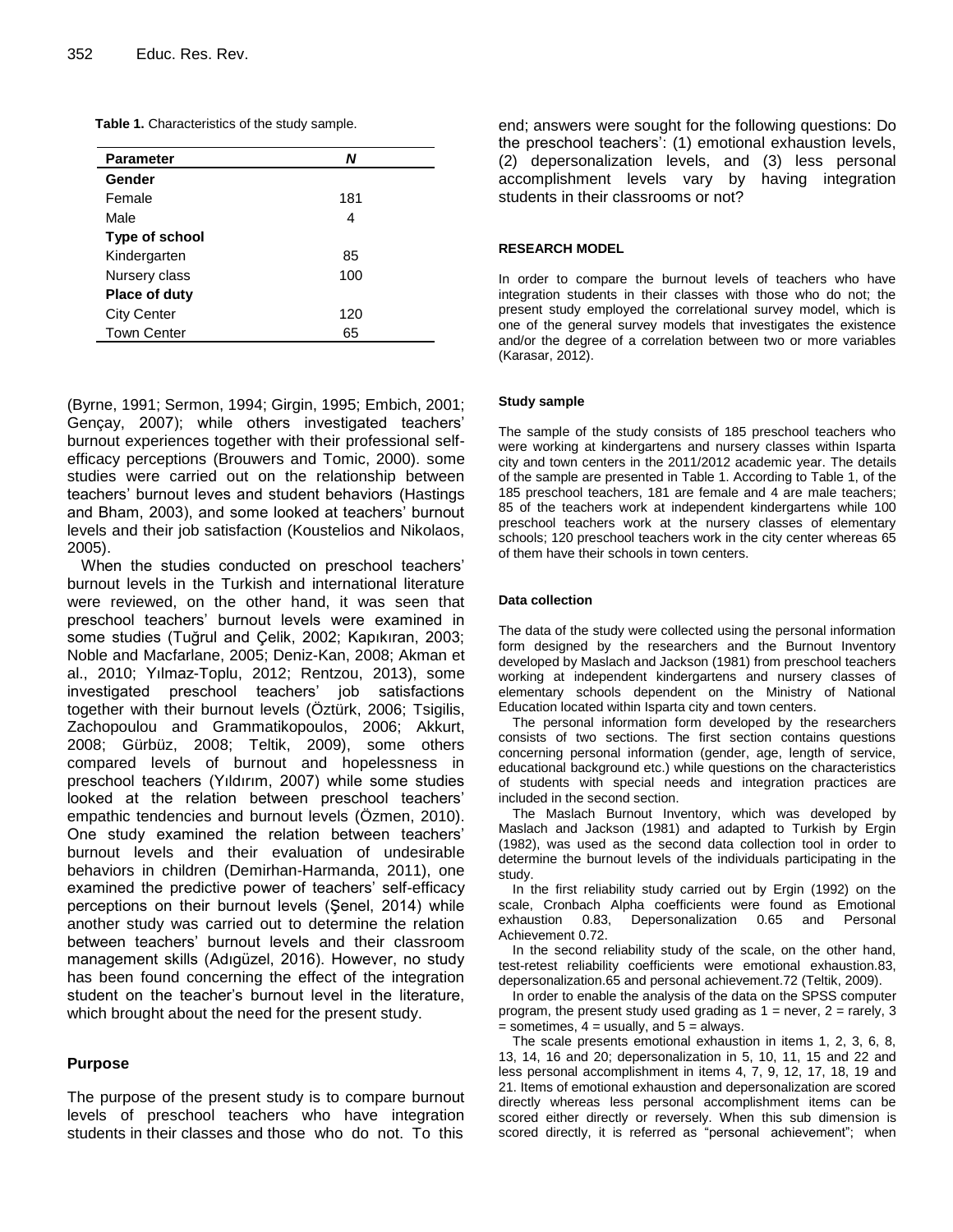| Table 2. T-test on emotional exhaustion levels of preschool teachers who have integration students in their classes and those |  |  |  |
|-------------------------------------------------------------------------------------------------------------------------------|--|--|--|
| who do not.                                                                                                                   |  |  |  |

| <b>Integration students</b> |       | -<br>~ | SD   | di  |       |     |
|-----------------------------|-------|--------|------|-----|-------|-----|
| Yes                         | 53.51 | 20.43  | 6.22 |     |       |     |
| <b>No</b>                   | 132   | 19.84  | 5.16 | 183 | 0.656 | U.O |

**Table 3.** T-test on depersonalization levels of preschool teachers who have integration students in their classes and those who do not.

| <b>Integration students</b> |            |      | <u>or</u><br>งเ |     |     |      |
|-----------------------------|------------|------|-----------------|-----|-----|------|
| Yes                         | -0<br>ບບ   | 7.35 | റ ററ<br>Z.JZ    |     | 438 |      |
| No                          | 122<br>ے ت | ึ.18 | つよつ<br>د ت      | 183 |     | 0.66 |

reverse-scored, on the other hand, it is "less personal accomplishment". The present study used reverse scoring.

The lowest and highest possible scores on the scale are as follows:

Emotional exhaustion: 9-45 Depersonalization: 5-25 Less personal accomplishment: 8-40

#### **Data analysis**

The data obtained from the study were entered into the computer through SPSS-20 (Statistical Packages for The Social Sciences).

The data were tested for normal distribution by looking at the coefficient of skewness. A skewness coefficient within ±1 limits is interpreted as the data is distributed normally in analyses. The coefficients of skewness of the burnout inventory were found as 0.560 for emotional exhaustion, 1,243 for depersonalization and 0.860 for less personal accomplishment. According to these findings; since emotional exhaustion and less personal accomplishment fall within the ±1 levels and the score obtained for depersonalization is very close to  $±1$  , the data were accepted as normally distributed.

The data obtained were analyzed using t test to see whether the difference between the two correlated sample means was significantly different from zero (each other) or not in order to compare the burnout levels of teachers who have integration students in their classes and those who do not (Büyüköztürk, 2012).

#### **FINDINGS AND DISCUSSION**

According to Table 2, of the 185 preschool teachers that participated in the study, 53 had integration students in their classes while no integration student was present in the classes of 132 teachers. When the findings obtained from the study are compared relatively; it can be seen that the emotional exhaustion levels of the preschool teachers who have integration students in their classes  $(\overline{x})$ = 20.43) is higher than the emotional exhaustion levels of the teachers who do not have integration students in their classes ( $\bar{x}$  = 19.84). When the difference between the means is examined in terms of statistical significance; it is seen that emotional exhaustion levels of preschool teachers do not show a statistically significant difference in terms of having integration students in their classes or not  $(t_{(183)} = 0.656, p > 0.05)$ .

According to Table 3, of the 185 preschool teachers that participated in the study, 53 had integration students in their classes while no integration student was present in the classes of 132 teachers. The findings show that depersonalization levels of the preschool teachers who have integration students in their classes ( $\bar{x}$  = 7.35) and those of the teachers who have no integration students ( $\bar{x}$ ) = 7.18) are very close to each other. However, when the findings obtained as a result of the study are compared relatively; it can be seen that depersonalization levels of the preschool teachers who have integration students in their classes are higher than those of the preschool teachers who do not have integration students in their classes. When the difference between the means is examined in terms of statistical significance; it is seen that no statistically significant difference exists in the preschool teachers' depersonalization levels in terms of having integration students in their classes or not  $(t<sub>(183)</sub>)$  =  $0.438$ ,  $p > 0.05$ ).

According to Table 4, of the 185 preschool teachers that participated in the study, 53 had integration students in their classes while no integration student was present in the classes of 132 teachers. When the findings obtained from the study are compared relatively, it is seen that less personal accomplishment levels of preschool teachers who have integration students in their classes  $(\overline{x} = 15.07)$  are higher than less personal accomplishment levels of preschool teachers who do not  $(\overline{x})$  =14.93). When the difference between the means is examined in terms of statistical significance; it can be seen that no statistically significant difference exists in the preschool teachers' less personal accomplishment levels in terms of having integration students in their classes or not  $(t<sub>(183)</sub> = 0.236, p > 0.05)$ .

#### **CONCLUSION AND IMPLICATIONS**

The aim of the present study was to compare burnout levels of preschool teachers who have integration students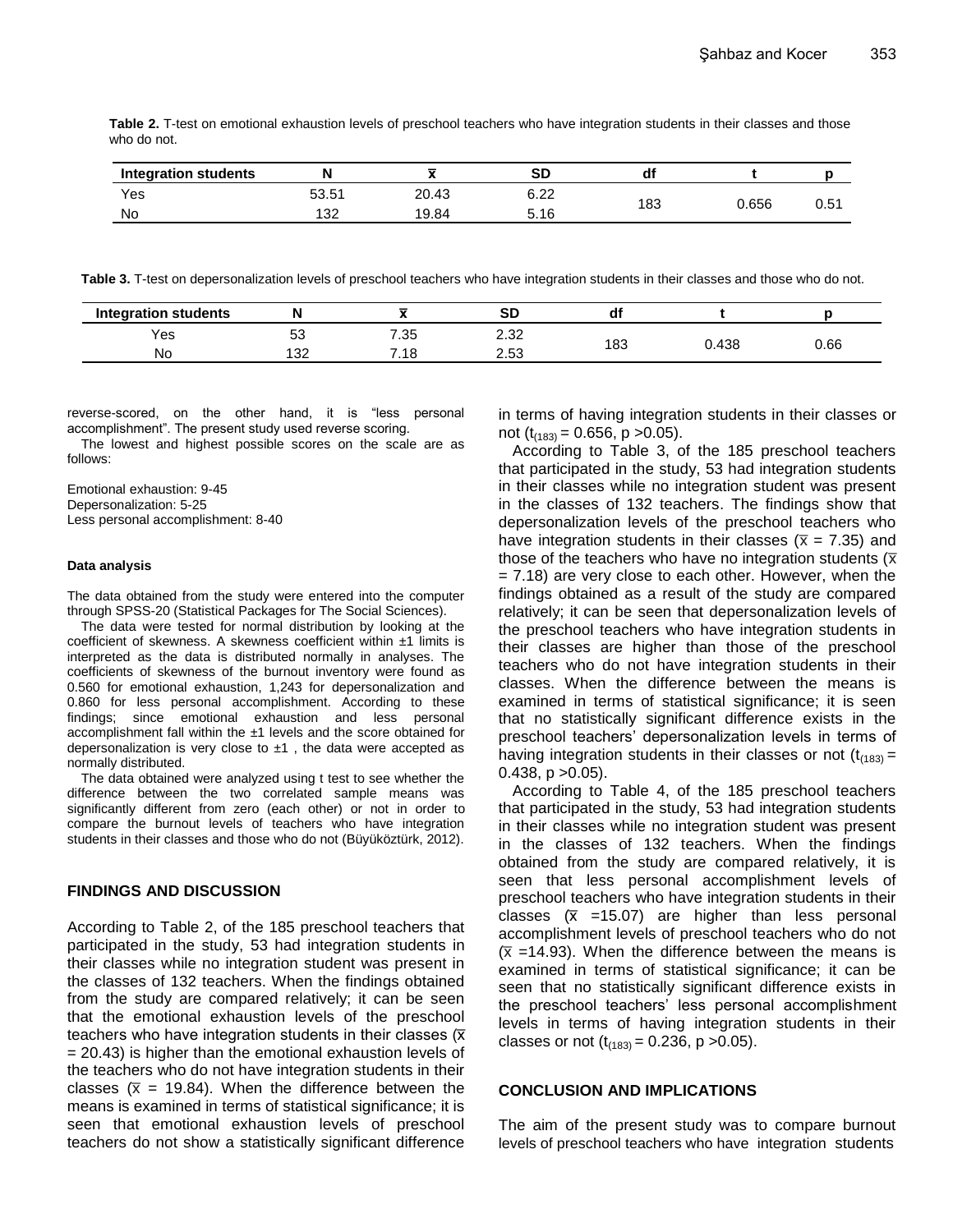| <b>Integration students</b> |         |       | <b>SD</b> | dt  |       |            |
|-----------------------------|---------|-------|-----------|-----|-------|------------|
| Yes                         | 52<br>ິ | 15.07 | 3.50      |     |       | $^{\circ}$ |
| No                          | 132     | 14.93 | 3.84      | 183 | 0.236 | u.o i      |

**Table 4.** T-test on less personal accomplishment levels of preschool teachers who have integration students in their classes and those who do not.

in their classes and those who do not. The study has found that there is no statistically significant difference between emotional exhaustion levels of the teachers who have integration students in their classes and those who do not and that both groups of teachers have moderate levels of emotional exhaustion. In other word, it could be asserted that students with special needs who are included in integration practices do not have any effect on preschool teachers' emotional exhaustion. One finding of the study is parallel with Özmen's (2010) finding stating that preschool teachers who have no integration students in their classes had moderate levels of emotional exhaustion and Teltik's (2009) finding suggesting that emotional exhaustion levels of preschool teachers are at moderate levels. However, this finding obtained from the study differs from the findings presented by Öztürk (2006), Akkurt (2008), Deniz-Kan (2008), Gürbüz (2008), Akman et al. (2010), Demirhan-Harmanda (2011), Yılmaz-Toplu (2012), Şenel (2014) and Adıgüzel (2016), which showed low emotional exhaustion levels for preschool teachers and from Özmen's (2010) finding that revealed low emotional exhaustion levels for preschool teachers who have integration students in their classes.

Another finding of the study is that there is no statistically significant difference between depersonalization levels of the teachers who have integration students in their classes and those who do not and that both groups of teachers have low levels of emotional exhaustion. In other word, it could be stated that students with special needs who are included in integration practices do not have any effect to increase preschool teachers' depersonalization levels. This finding obtained from the present study contradicts with Özmen's (2012) finding which suggests that preschool teachers who do and do not have integration students in their classes have moderate levels of depersonalization while it is parallel with the findings that show low levels of depersonalization for preschool teachers in the studies carried out by Öztürk (2006), Akkurt (2008), Deniz-Kan (2008), Gürbüz (2008), Teltik (2009), Akman et al. (2010), Demirhan-Harmanda (2011), Yılmaz-Toplu (2012), Şenel (2014), and Adıgüzel (2016).

It has also been found as a result of the study that there is no statistically significant difference between less personal accomplishment levels of the teachers who have integration students in their classes and those who do not and that both groups of teachers have low levels of less personal accomplishment. In other word, it could be stated that students with special needs who are

included in integration practices have no effect on preschool teachers' less personal accomplishment levels. This finding obtained from the study is parallel with the findings revealed by the studies conducted by Akkurt (2008), Deniz-Kan (2008), Gürbüz (2008), Teltik (2009), Akman et al. (2010), Demirhan-Harmanda (2011), Yılmaz-Toplu (2012) Şenel (2014) and Adıgüzel (2016), which stated low levels of less personal accomplishment for preschool teachers whereas it contradicts with Özmen's (2010) findings that preschool teachers who have integration students in their classes have high levels of less personal accomplishment and those who have no integration students have moderate levels of less personal accomplishment; and with Öztürk's (2006) study which found that preschool teachers have high levels of less personal accomplishment.

As a result of the study, no statistically significant difference was found in emotional exhaustion, depersonalization and less personal accomplishment levels between preschool teachers who have integration students in their classes and those who do not. According to these findings obtained from the study, it has been found that integration students do not increase burnout levels of preschool students.

This is considered to result from the fact that preschool teachers can determine common objectives in such developmental areas as self-care skills, cognitive development, language development, psycho-motor development, social-emotional development for both normally developing students and students with special needs, that students with special needs do not cause extra work load for the teacher and this in turn does not affect the teachers' burnout levels negatively.

Based on the results of the present study the following recommendations can be made for future studies:

1. The relation between the integration student and teachers' burnout can be studied by providing teachers with supportive services.

2. Studies could be carried out on different factors (age, gender, length of service, school of graduation etc.) that affect preschool teachers' burnout in different cities.

3. According to the type and level of disability, the effect of the preschool student on teachers' burnout can be investigated.

## **CONFLICT OF INTERESTS**

The authors have not declared any conflict of interests.